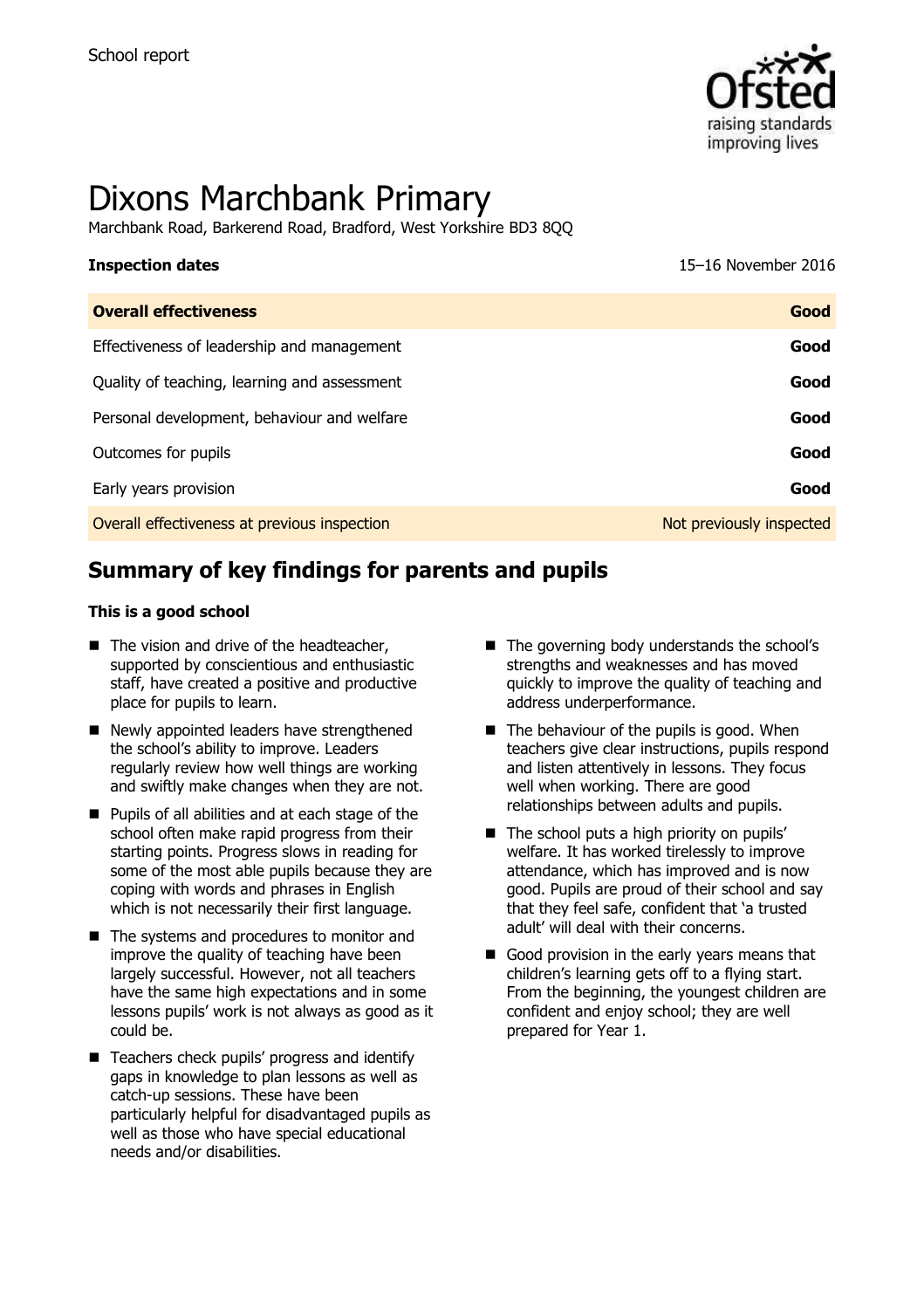

# **Full report**

### **What does the school need to do to improve further?**

- $\blacksquare$  Ensure that pupils reach higher standards in reading by:
	- developing pupils' comprehension skills so that they can read, understand and talk about a text in depth
	- giving pupils clear guidance on what they need to do to improve their reading skills
	- training teachers to teach reading to older pupils
	- teaching the youngest children how to choose books to read for pleasure.
- Improve the quality of teaching to be consistently good or outstanding by:
	- sharing the best practice in school to maintain long-term improvements
	- raising expectations of how quickly pupils respond to teachers' instructions
	- improving pupils' handwriting and presentation
	- ensuring that school policies and procedures for the teaching of reading are consistently applied across all classes.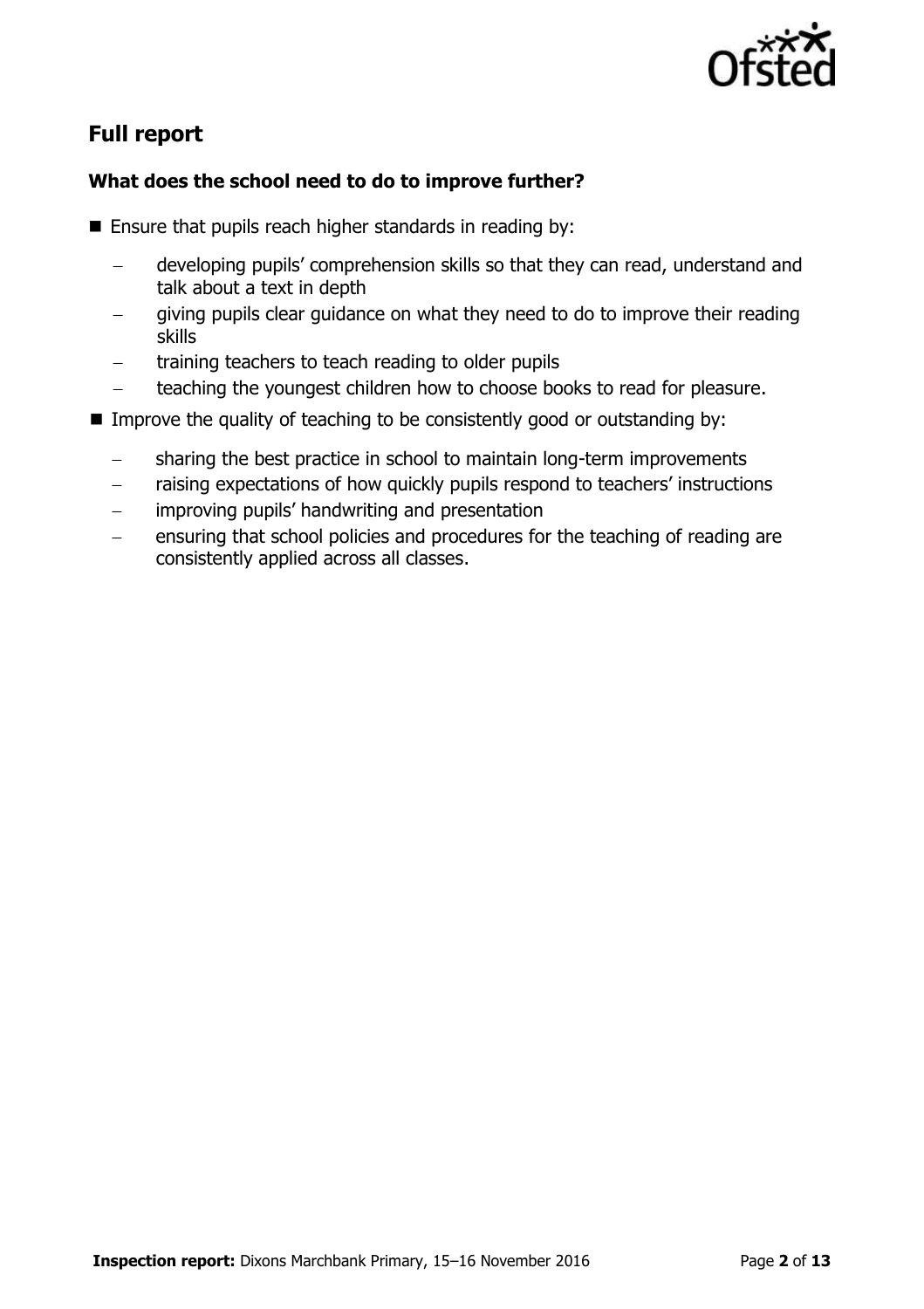

# **Inspection judgements**

#### **Effectiveness of leadership and management Good**

- The headteacher and her senior leaders have established a positive attitude in pupils and school staff. Leaders have high expectations for the quality of teaching. They require classrooms to be well organised with resources for the pupils to use to help them learn.
- The appointment of new people in key roles has strengthened leadership and is leading the school forward in their different subjects. New leaders are enthusiastic, with good ideas to improve the quality of learning.
- Teachers receive regular training and new teachers have been given a high standard of professional guidance. The leadership team has monitored and evaluated teachers' performance. Performance management targets are clearly linked to pupils' progress and attainment. Support has been given where teaching is weaker and this has had a marked impact on improving the quality of teaching.
- The school's development plan sets out a path to improvement with ambitious but realistic targets for pupils' achievement. Leaders have been resourceful in using support from the multi-academy trust as well as other schools to improve the quality of teaching and learning. This means that the school has an accurate view of its own effectiveness and has been instrumental in improving pupils' achievement.
- The school has introduced several initiatives to improve pupils' achievement in reading, some of which are making a difference. The classrooms and school library are attractive places to be and to enjoy a book. While these changes have resulted in pupils enjoying reading, they have not addressed the needs of some of the most able readers who sometimes struggle with the meaning of difficult words and phrases because their grasp of English is still maturing.
- Attractive displays around the school celebrate a range of work across many subjects which are well planned through different topics, such as 'Staying alive' or 'The Great Fire of London'. Pupils have developed a broad range of skills across the curriculum and talk about their enjoyment of learning. The many trips and visits the pupils experience bring the curriculum to life and this is reflected in the quality of their work, such as their poetry or model-making.
- Lessons, assemblies and visits promote effective reflection on faith, culture and personal choices. Pupils show respect for people from all backgrounds and faiths and have a good understanding of British values. They follow school rules. They understand the democratic process and can relate that to the procedures in school such as voting for the members of the school council and the charity of their choice. They are well prepared for life in modern Britain.
- The school has created a safe culture to look after its pupils and so pupils feel protected. All staff have a comprehensive induction in safeguarding and this is emphasised throughout the school's work as well as in lessons. As a result, pupils feel safe in school and confident to refer to a 'trusted adult'.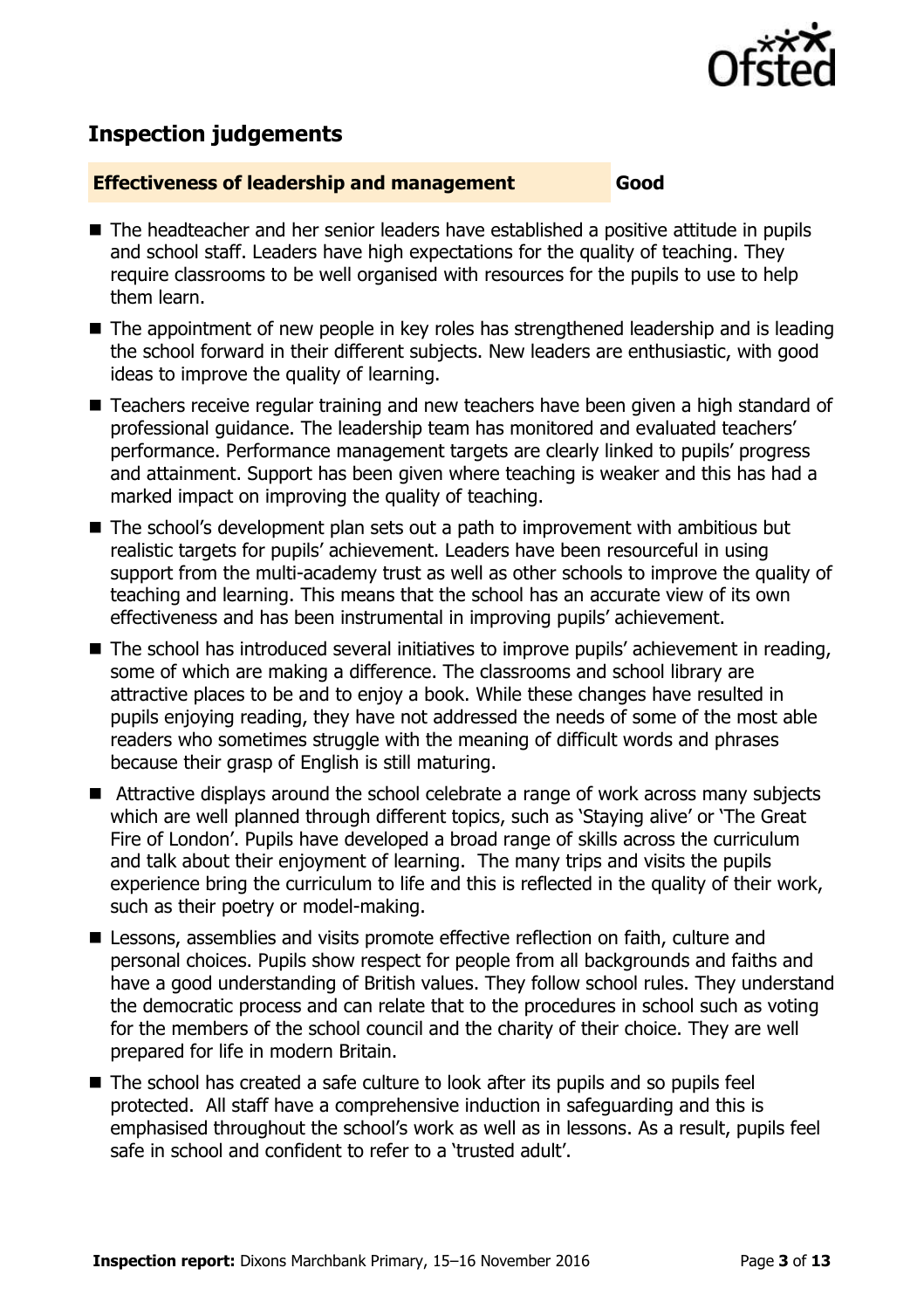

- Leaders have effectively used the pupil premium funding to provide extra teaching and welfare support for disadvantaged pupils. The school's approach to mentoring these pupils means that they have developed some good strategies for coping so that their learning is not interrupted and their progress is as fast as everyone else's.
- The primary schools sport funding has been used effectively to pay for a specialist coach. This results in pupils getting good-quality physical education lessons and provides structured physical play during break- and lunchtimes. The school offers a range of extra-curricular activities such as fencing and cricket so that pupils can participate in different sports, although they would like to represent the school in more competitions.

#### **Governance of the school**

- Governance of the school is good. It has a sharp focus on the quality of teaching and learning and holds the senior leaders to account.
- Governors have a good understanding of the quality of teaching across the school and are committed to ensuring that the staff they appoint provide value for money.
- Governors understand that the progress pupils make should be the main driver when awarding pay increases for teachers and the headteacher. They are fully prepared to challenge underperformance where teaching has not been good.
- Governors can talk about how well different groups of pupils are doing across the school and where improvements need to be made. Governors are well informed about when the progress of pupils is not as good as it should be, so the school can eradicate any barriers that stop these pupils from learning.
- Governors understand and can explain the positive impact the school has had in raising the achievement of disadvantaged pupils. It has spent the pupil premium grant wisely to provide support and resources for this group of pupils.
- Governors are fully conversant with their statutory duties for safeguarding; the school's systems for safeguarding pupils are effective.

### **Safeguarding**

- The arrangements for safeguarding are effective and safeguarding is a high priority in the school. The school works closely with external agencies and parents where appropriate so that pupils are well supported and feel safe.
- Pupils' attendance is good. The school has been relentless in following up absence and promoting attendance. A few parents persist in taking their children out of school during term time to visit relatives abroad. In these cases, the school makes sure that pupils return safely to school.
- Teachers and pupils are aware of the school's procedures for safeguarding. Training for staff is up to date and they are aware of their obligations in preventing radicalisation and extremism. The school is keen to give pupils the opportunity to go on school trips and plans these with detailed risk assessments so that pupils are safe.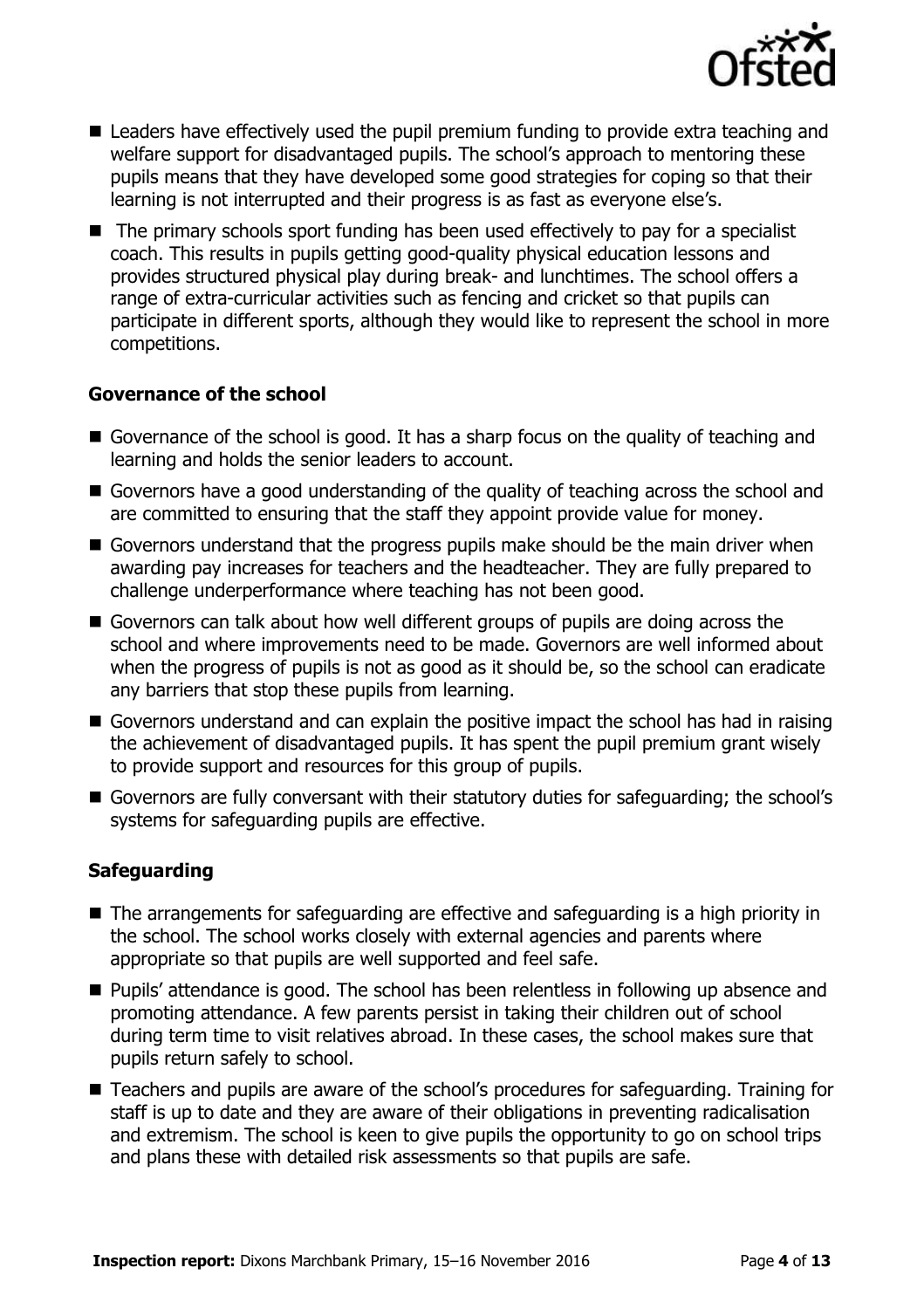

#### **Quality of teaching, learning and assessment Good**

- Overall, the quality of teaching is good and pupils make good progress throughout the school. The quality of teaching of the younger pupils is consistently good or outstanding, which means that pupils are well prepared for key stage 2.
- The teaching of English has a high priority and the introduction of new and interesting words for all pupils is promoted through lessons and on school displays, where each year group chooses a word of the week. For pupils entering school with no English, direct teaching in small groups soon helps these pupils become integrated into the school and to make good progress.
- Teachers use information technology that engages the pupils' interest and motivates them to learn. In a mathematics lesson, pupils were keen to play a game ordering fractions on the interactive whiteboard and this helped them gain a quick understanding of a tricky mathematical concept. Pupils were also avidly focused on using technology to practise their reading using an assessment programme that the school has recently purchased.
- The teaching of writing is a particular strength. Teachers ensure that pupils learn the skills to write sentences accurately in English and spell words correctly. As a result, pupils are able to write effectively for different purposes and for a range of audiences. Pupils talked about their enjoyment of writing, including poetry.
- The good quality of teaching in a range of subjects is effectively supported by frequent trips and visitors which stimulate pupils' interest in a topic. Pupils in key stage 2 visited a museum during the inspection to learn about the Victorians. This had developed a keen interest in learning about this period of history. Pupils were able to recount how Victorian school discipline worked when teachers were allowed to use a cane and dunce's hat, which was not something pupils were keen to see implemented in their school!
- $\blacksquare$  The progress that pupils are making is checked frequently, and any gaps in their understanding are planned into lessons. Teachers' marking in books provides some good feedback and points to improve. In mathematics, this has been effective in getting pupils to explain their mathematical reasoning and accelerating progress in this subject.
- Nearly all teachers have high expectations of pupils' behaviour and the presentation of work. Where this is the case, pupils respond quickly to the teacher's instructions, work well together and get on with their work, taking a pride in the presentation and their handwriting. In key stage 2, not all teachers make sure that this high standard is maintained.
- The teaching of reading has been highly effective lower down the school and pupils leave key stage 1 as competent readers. This good practice has not been used as well as it could so that teachers in key stage 2 build on this earlier success.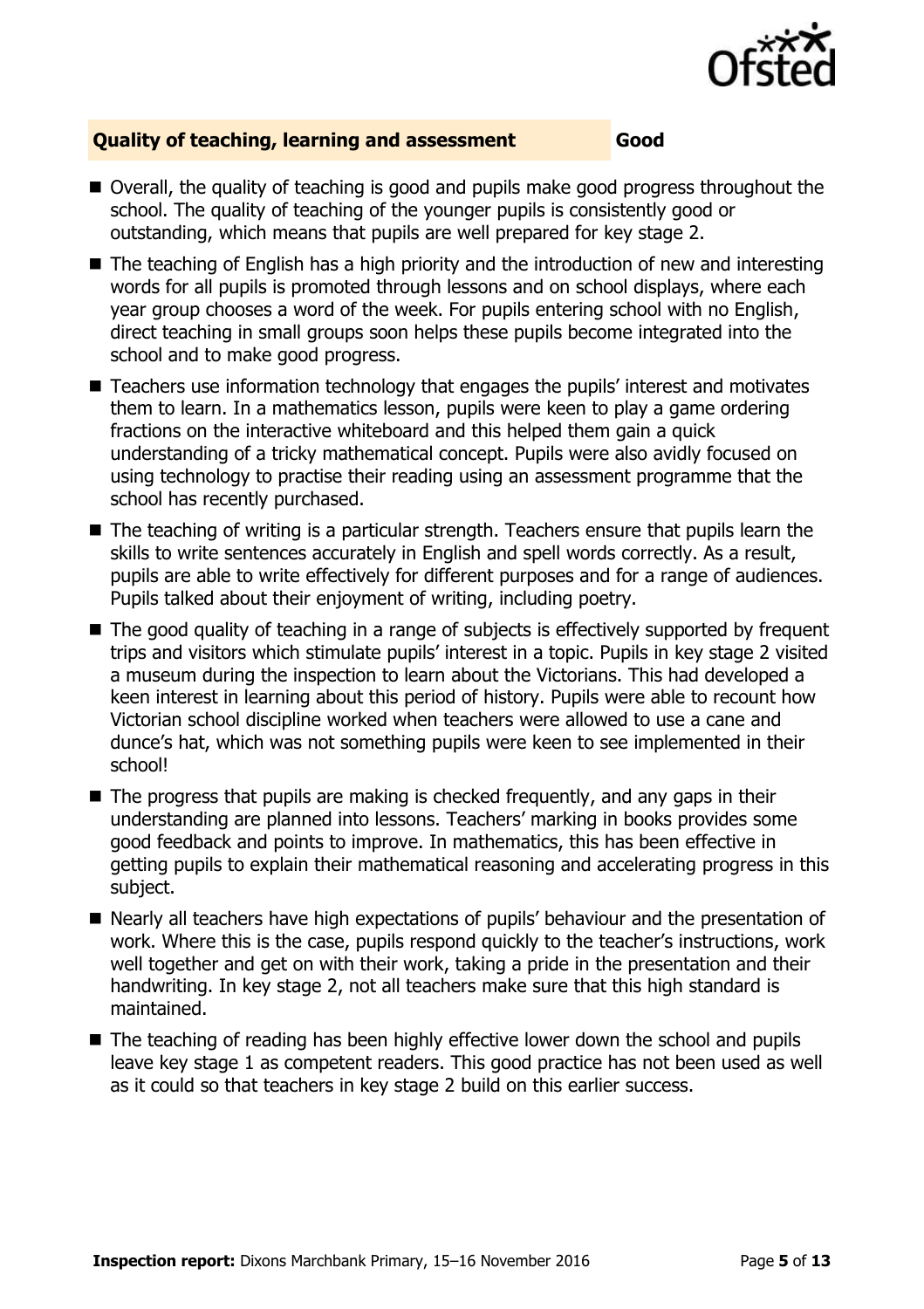

■ The quality of teaching reading in key stage 2 is patchy in places because not all teachers follow the school's policies and procedures. Pupils are not always clear about what they need to do to improve their reading skills once they can decode the words. Pupils willingly resort to a dictionary to find out what a word means, but this hinders their flow and understanding of what they are reading, particularly with harder books.

#### **Personal development, behaviour and welfare Good**

#### **Personal development and welfare**

- The school's work to promote pupils' personal development and welfare is good. The school has invested time and effort into supporting both the pupils' physical well-being and their mental health. The school's breakfast and after-school clubs provide a safe and well-organised place to start and finish the day.
- The online safety workshop for parents that was held during the inspection is one of many occasions that the school hosts to support parents to help their children. There is a strong commitment by the school to ensure the well-being of the most vulnerable pupils and their families so that these pupils can achieve well.
- Funding is used to provide opportunities for extra-curricular clubs and trips for pupils who would otherwise not get the chance to participate in out-of-school activities; this is having a positive impact on disadvantaged pupils.
- **Pupils say that they feel safe and know how to keep themselves safe. Pupils are very** well informed about safety when using the internet and which websites they should and should not use. They know what to do with bullying if it occurs.
- **Pupils were clear that people had a right to make different life choices and hold** different views, but were clear about not being persuaded to do something they thought was wrong. They respect the fact that people may have a different culture or religion. One pupil told a team inspector, 'you are welcome here regardless of religion or dress.' They are well prepared to develop into good citizens in a tolerant and diverse Britain.

#### **Behaviour**

- The behaviour of pupils is good. They have good attitudes and this is reflected in their positive view of school. When adults give clear instructions and are consistent in their expectations of behaviour and conduct, pupils respond quickly and listen well to the adults and their peers.
- **Pupils are courteous and polite and smartly turned out in their purple uniforms. Pupils** are confident in the school's systems to sort out any problems they have. Pupils have good relationships with each other and with the adults. They have a good understanding of bullying, including any related to gender or race.
- **Pupils take a pride in their school and their work. They were keen to show the lead** inspector their 'poppy poems' which they had written for Remembrance Day. Their compositions were sensitive and spiritual as they wrote their thanks for those who had sacrificed themselves during wartime.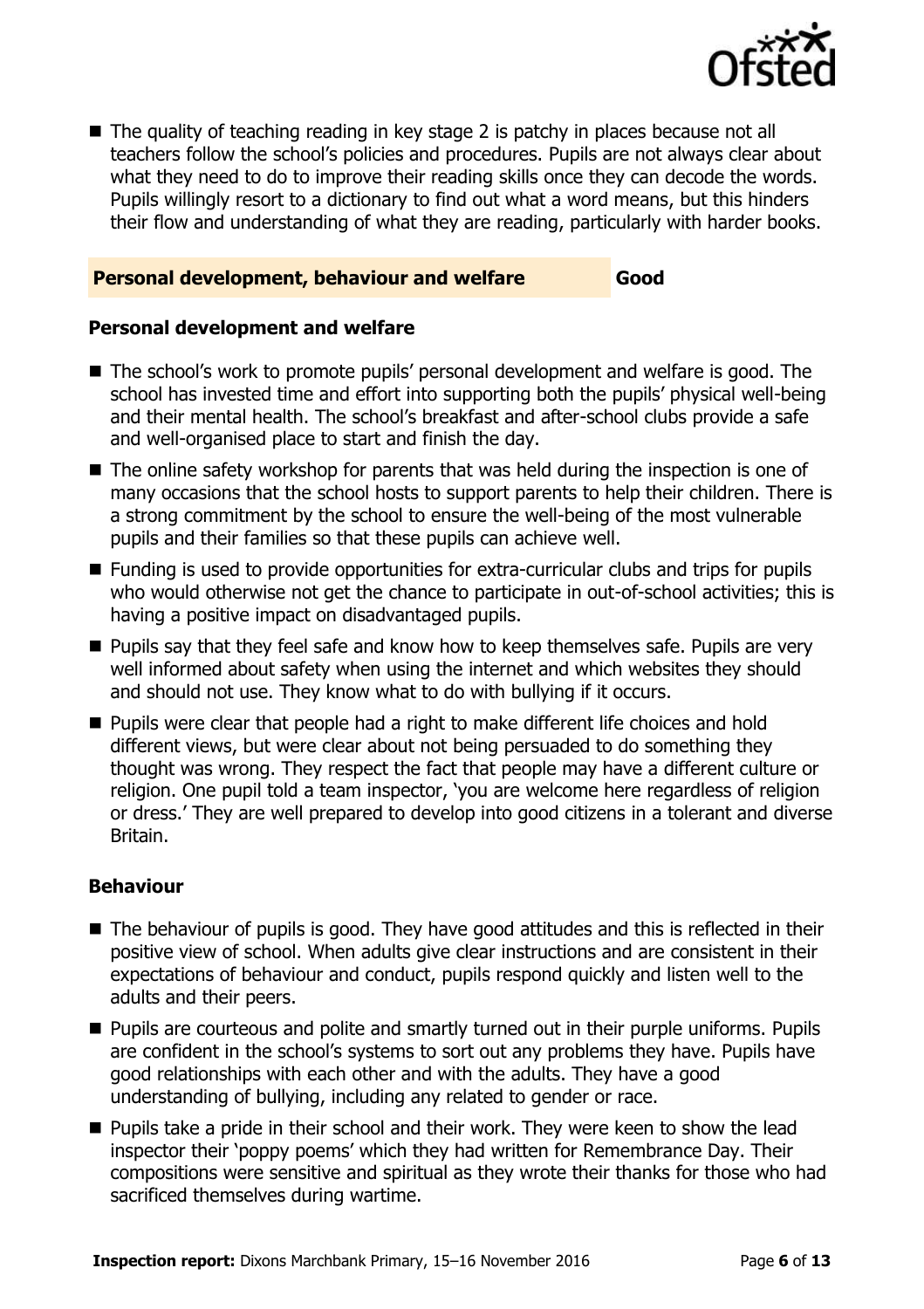

#### **Outcomes for pupils Good**

- Many pupils enter school with little or no English. The school's effective support for these pupils means that they soon learn enough English so they can join in the lessons and they quickly catch up with other pupils, particularly in mathematics and writing.
- $\blacksquare$  In Year 1, pupils achieve well in phonics when compared with others nationally. By the end of Year 2, nearly all pupils know the sounds they are expected to learn and their achievement is in line or better than the national average.
- At the end of key stage 1, standards are better or broadly the same in writing and mathematics. In reading, overall standards are similar to the national average, but are lower for those disadvantaged pupils who are able to read at a more advanced level.
- $\blacksquare$  By the end of key stage 2, pupils have made good progress in writing and mathematics. They are able to write confidently for different audiences. Pupils' good progress in mathematics is evident in their books and the most able pupils are now mastering the subject in greater depth.
- In reading, pupils enter key stage 2 with good phonic knowledge which enables them to decode words. Many pupils who speak English as an additional language have a limited understanding of some words they meet in more advanced texts and this slows their progress when reading harder books.
- The difference in boys' and girls' achievement varies from year to year. Boys generally come into school with a head start and make quicker progress in mathematics. However, by the time pupils reach key stage 2, boys' and girls' progress evens out in reading, writing and mathematics.
- **Pupils enjoy science. Older pupils have a good grasp of scientific facts as well as how** to conduct a fair test, in designing an experiment to discover the most effective form of exercise. Younger pupils have a basic understanding of how different materials change shape when warm or cold.
- While the attainment of disadvantaged pupils has been broadly the same as the national average in writing and mathematics, like their peers in school, once they tackle more difficult books their progress slows in reading.
- Extra guidance in groups with a suitable choice of resources, as well as good support in lessons by skilled teaching assistants, means that pupils who have special educational needs and/or disabilities make good progress. Observations during the inspection showed this group of pupils to be well integrated and confident in lessons.
- The most able pupils achieve well in mathematics and writing and this is because work is pitched at the right level and teachers have high expectations. In mathematics, pupils are often challenged by open-ended questions that require considerable thought and application of their mathematical skills. In writing, they confidently write for a range of audiences.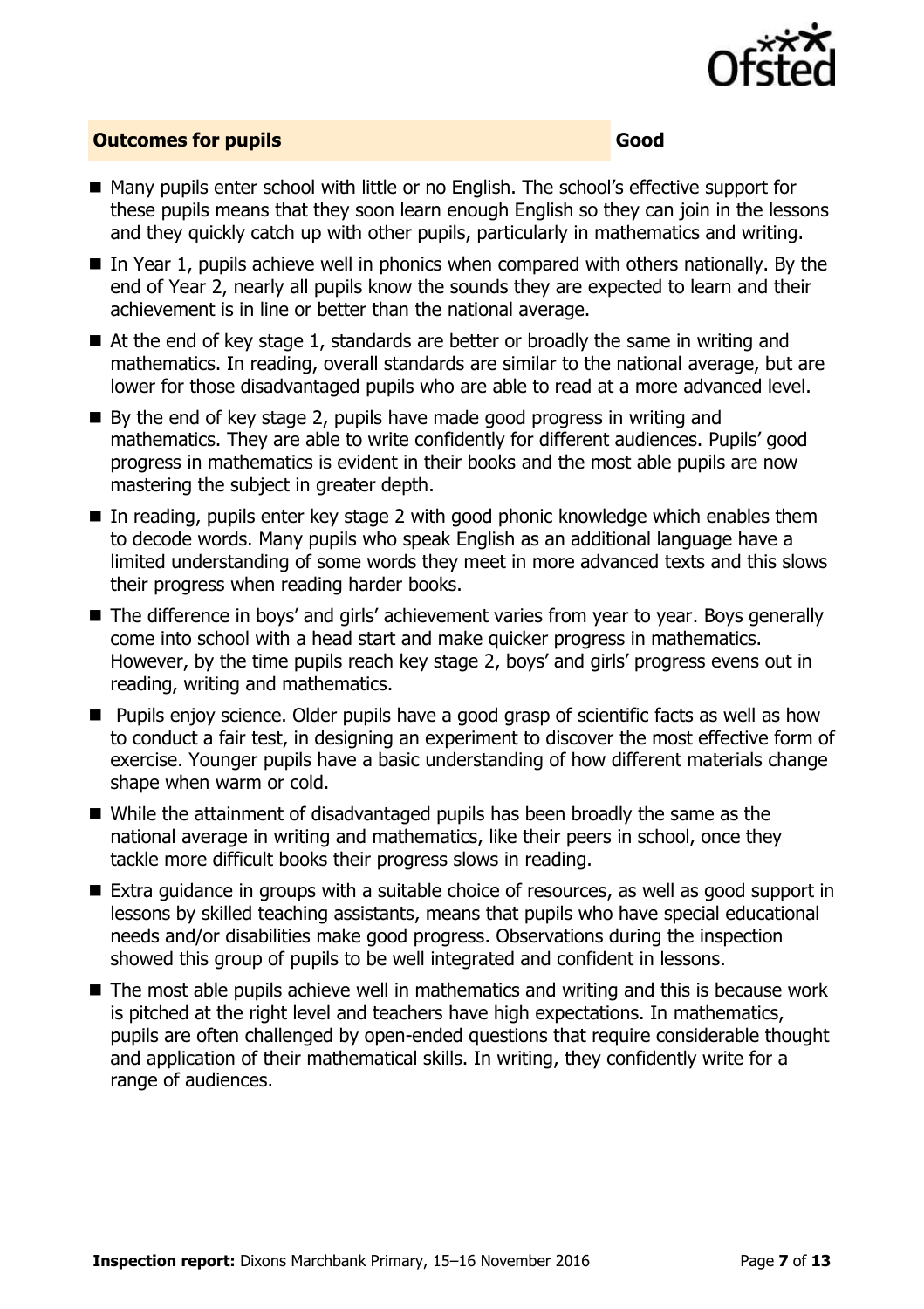

#### **Early years provision Good**

- Children in the early years get off to a good start in Nursery and Reception. They happily learn and play together. Many children enter the early years speaking little or no English. Their skills and knowledge are below those typical for their age, particularly in language development and their knowledge and understanding of the world.
- Relationships with parents are good. Parents are welcomed in the morning and children settle well because they are attracted to the rich variety of activities. Staff are highly skilled in supporting both children and parents to improve their spoken English and increase their vocabulary. The learning environment reflects a richness of language, with activities and work marked out with labels, captions and questions, some written by the children.
- The quality of teaching and high expectations result in children making good progress. Most children achieve a good level of development for their age when they leave the Reception class and are well equipped for key stage 1.
- The teaching of phonics is effective and children join in enthusiastically with the rhymes to help learn their sounds so they can read simple words. Two boys were very keen to 'play teachers' with the lead inspector, showing her how to use the phonic word cards correctly by pointing out the separate sounds.
- The reading areas are attractive places to share or read books, which are well displayed. However, children are keener to choose the practical and physical activities than to sit quietly with a book and develop good reading habits.
- Children have good relationships with adults as well as with each other; routines and expectations are established from the start. Children's behaviour is good in the classroom and in the outside area. Children with a secure command of English are confident in approaching adults and engaging in conversation.
- There is a wealth of stimulating things for young children to do. They cooperate with each other, and organised their own play, dressing up in character. Outside, children confidently climb on the apparatus or play games with small equipment. They are able to select and manage simple tools to cut and stick or create a cake with modelling clay and lollipop sticks.
- The basic skills of mathematics and language are well planned within the classroom as well as in the outdoor areas. Numbers and labels signpost activities. Children's mathematical understanding was improved as they enjoyed ordering three bears by size and weight through the story of Goldilocks and the three bears.
- The leadership of the early years has improved the quality of learning for these young children. Adults make frequent checks on what the children can do and what they need to learn next. This is particularly evident in the activities that are provided for them to choose from and practise their reading, writing and mathematical skills. Challenges are provided for children to solve problems, act out in various role-play areas or construct something using a range of equipment.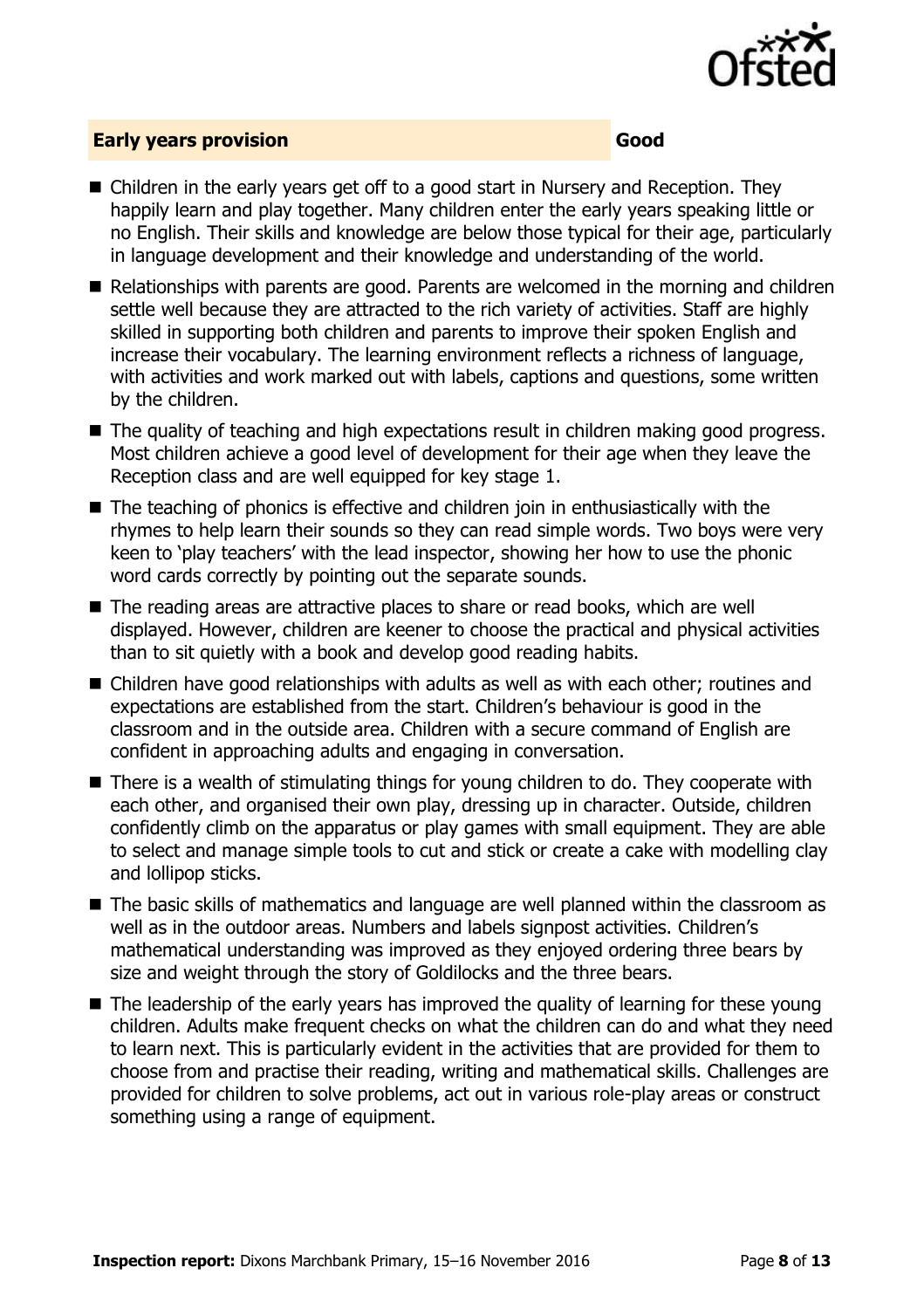

- Teaching is good, and the needs of individual children, including children who have special educational needs and/or disabilities, are well met. Additional funding has been used effectively to ensure that disadvantaged children make good progress and achieve well.
- Assessment of children's learning is comprehensive and attractively displayed in folders for parents and children to share. The planning of activities is securely based on what the children need to learn next.
- The welfare and safety of the youngest children are given a high priority in the early years. Staff are skilled and responsive to children's individual needs. Good links with external agencies and specialists support children who have specific needs so they are motivated learners, able to participate fully in school life. Transition arrangements are good; staff make home visits prior to children starting. All health and safety requirements are met and the unit is a safe place for children.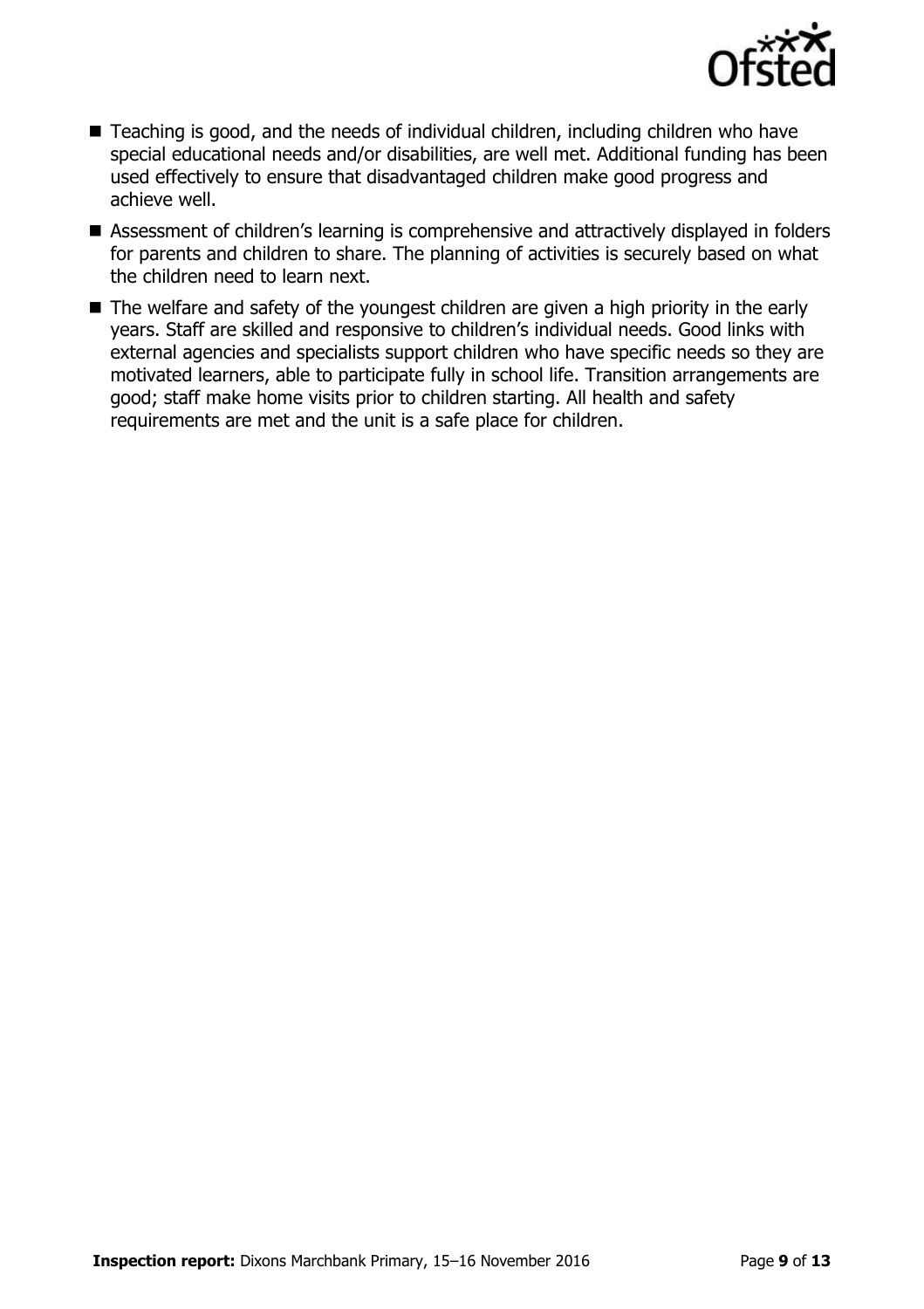

# **School details**

| Unique reference number | 140358          |
|-------------------------|-----------------|
| Local authority         | <b>Bradford</b> |
| Inspection number       | 10019698        |

This inspection of the school was carried out under section 5 of the Education Act 2005.

| Type of school                      | Primary                  |
|-------------------------------------|--------------------------|
| <b>School category</b>              | Academy converter        |
| Age range of pupils                 | 3 to 11                  |
| Gender of pupils                    | Mixed                    |
| Number of pupils on the school roll | 500                      |
| Appropriate authority               | The governing body       |
| Chair                               | Ruby Bhatti              |
| Principal                           | Janet Relton             |
| Telephone number                    | 01274 772154             |
| Website                             | www.dixonsmb.com         |
| <b>Email address</b>                | admin@dixonsmb.com       |
| Date of previous inspection         | Not previously inspected |

#### **Information about this school**

- Dixons Marchbank Primary School is part of the Dixons group of academies.
- This school is larger than the average-sized primary school.
- The majority of pupils come from minority ethnic backgrounds and do not speak English as their first language.
- The proportion of disadvantaged pupils supported by the pupil premium is higher than average.
- The proportion of pupils who have support for special educational needs and/or disabilities is lower than average.
- The school meets the government's current floor standards, which set the minimum expectations for pupils' attainment and progress in English and mathematics by the end of Year 6.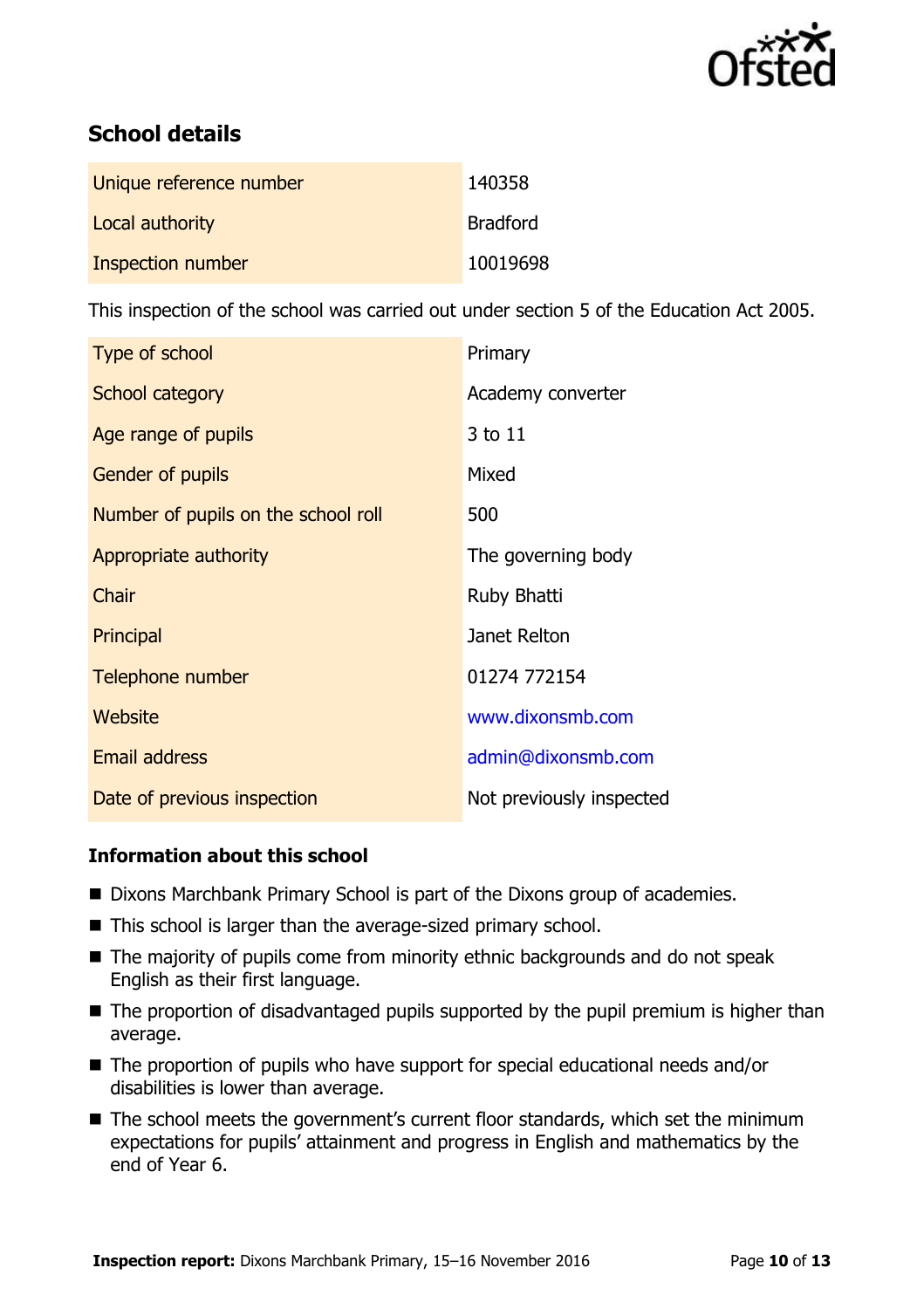

- The school meets requirements on the publication of specified information on its website.
- The school complies with Department for Education guidance on what academies should publish.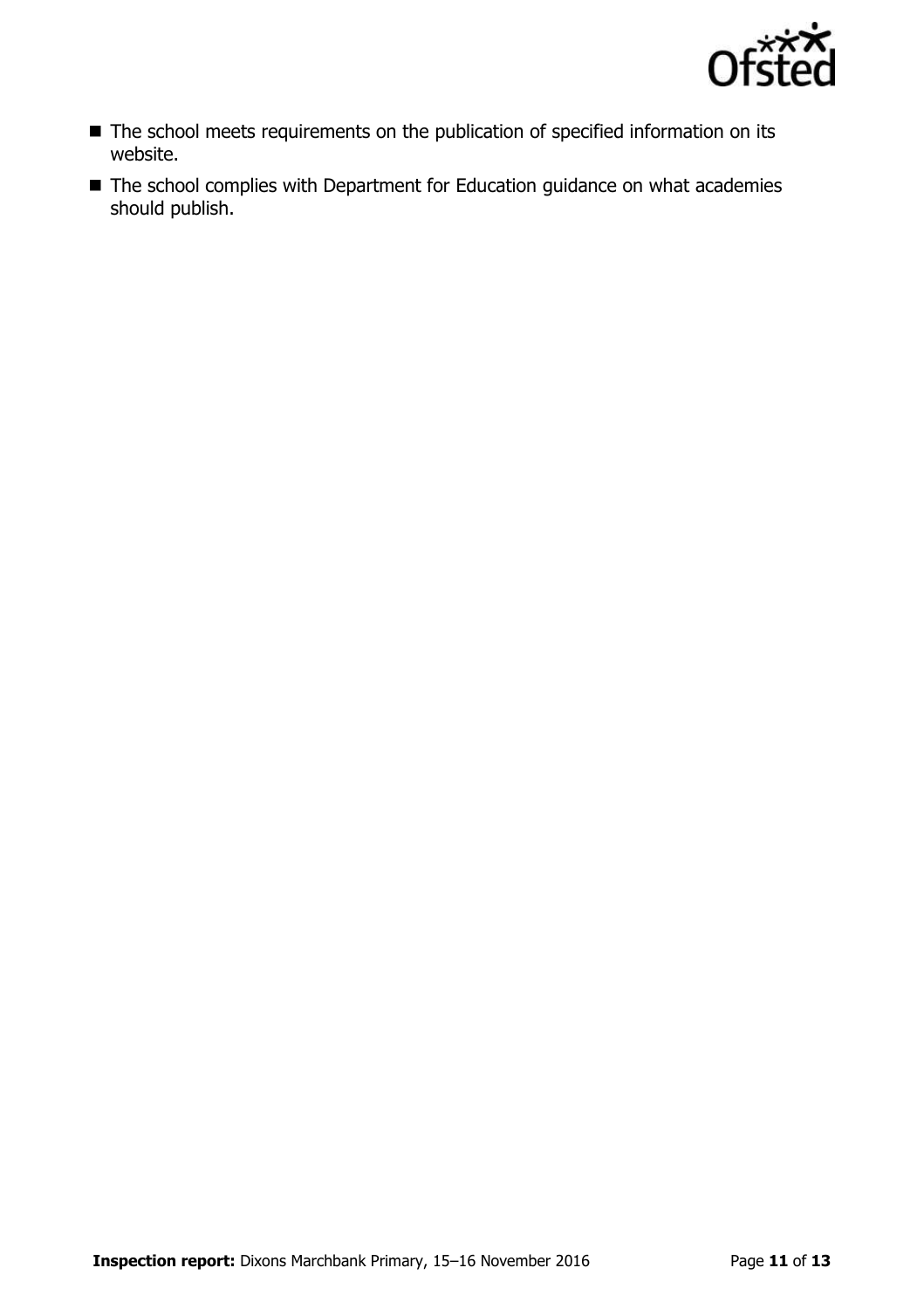

## **Information about this inspection**

- The inspectors visited lessons in all classrooms, some with the headteacher. In addition, the inspectors observed small groups of pupils being taught.
- The inspectors scrutinised pupils' work, heard pupils read and spoke to pupils about their enjoyment of school and their opinions of behaviour and safety.
- The inspectors held discussions with staff, governors and the chief executive officer of the academy chain.
- $\blacksquare$  A wide range of school documents was taken into account as part of the evidence, including: the school's self-evaluation; its school development plan; behaviour and attendance records; governing body documents; and documents relating to the monitoring of teachers' performance.
- Insufficient responses were added to Parent View to analyse, but parents' written comments were considered by the inspection team as well as talking to parents before and after school.

#### **Inspection team**

| Karen Heath, lead inspector | Ofsted Inspector        |
|-----------------------------|-------------------------|
| Linda Clay                  | <b>Ofsted Inspector</b> |
| <b>Chris Cook</b>           | Ofsted Inspector        |